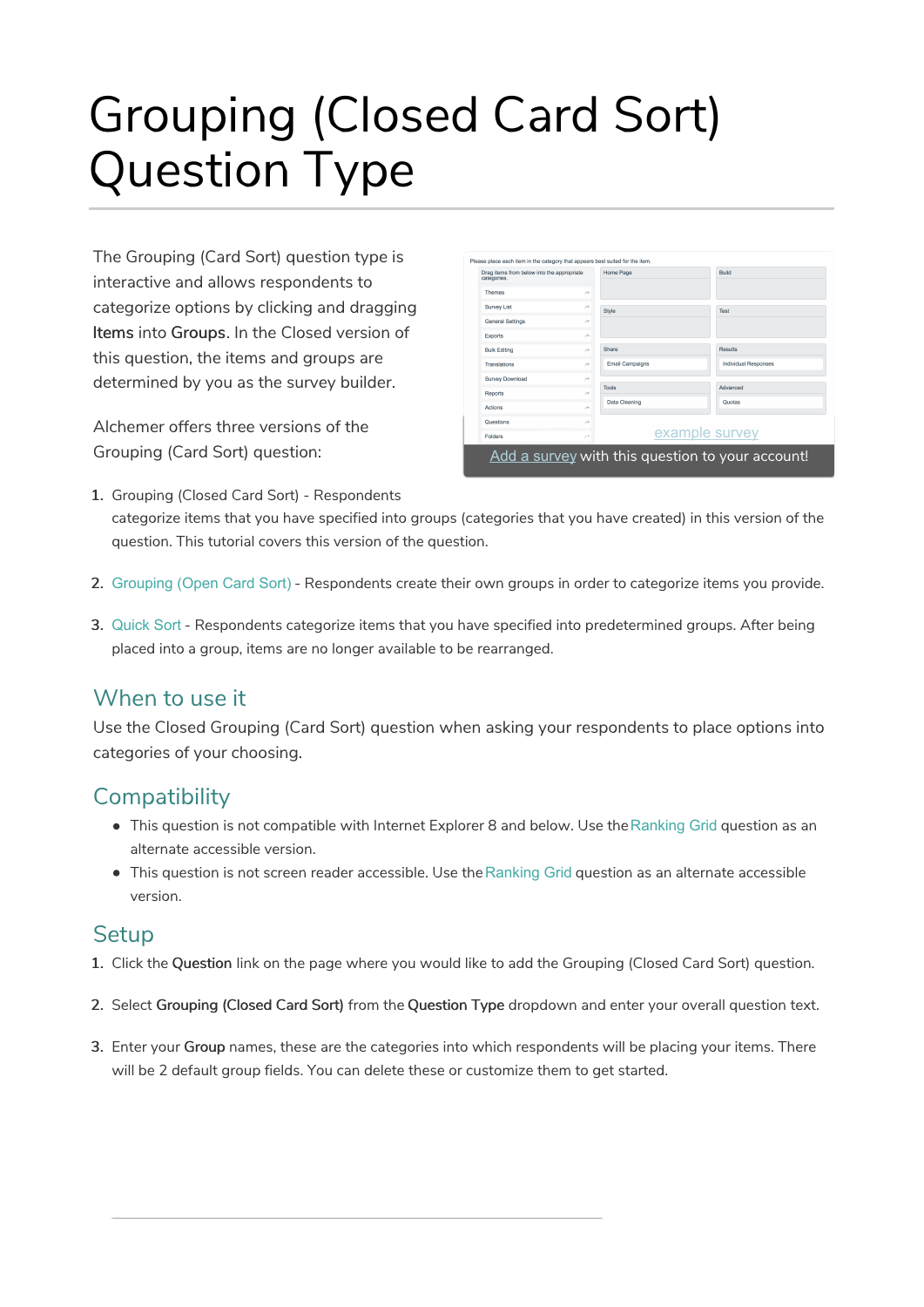| Home Page             |                         | $\sqrt{1}$ x      |  |
|-----------------------|-------------------------|-------------------|--|
| <b>Build</b>          |                         | $\ell$ 1 $\times$ |  |
| Style                 |                         | $\lambda$ i x     |  |
| + Click to Add Option | <b>Paste in Options</b> |                   |  |

4. Next, enter your Item names. These are the options that your respondents will be dragging/placing into the groups that you created in the previous step. There will be 2 default item fields. You can delete these or customize them to get started.

Items can be text or images. Images can be added via the add image icon highlighted below.

| <b>Items</b>         |                         | Common |
|----------------------|-------------------------|--------|
| Survey Download      | $\sum$                  | ⋒      |
| Translations         | 囜                       | 而      |
| Individual Responses | $\overline{\mathbf{r}}$ | 愉      |
| Questions            | 囜                       | m      |

#### Layout Options

On the Layout tab, you can adjust how your Items are initially presented to your survey respondents.



By default, all available Items are displayed to the survey respondent. If you prefer to show only one item to your respondents at a time, select Only show one item/card at a time . This will result in the following configuration: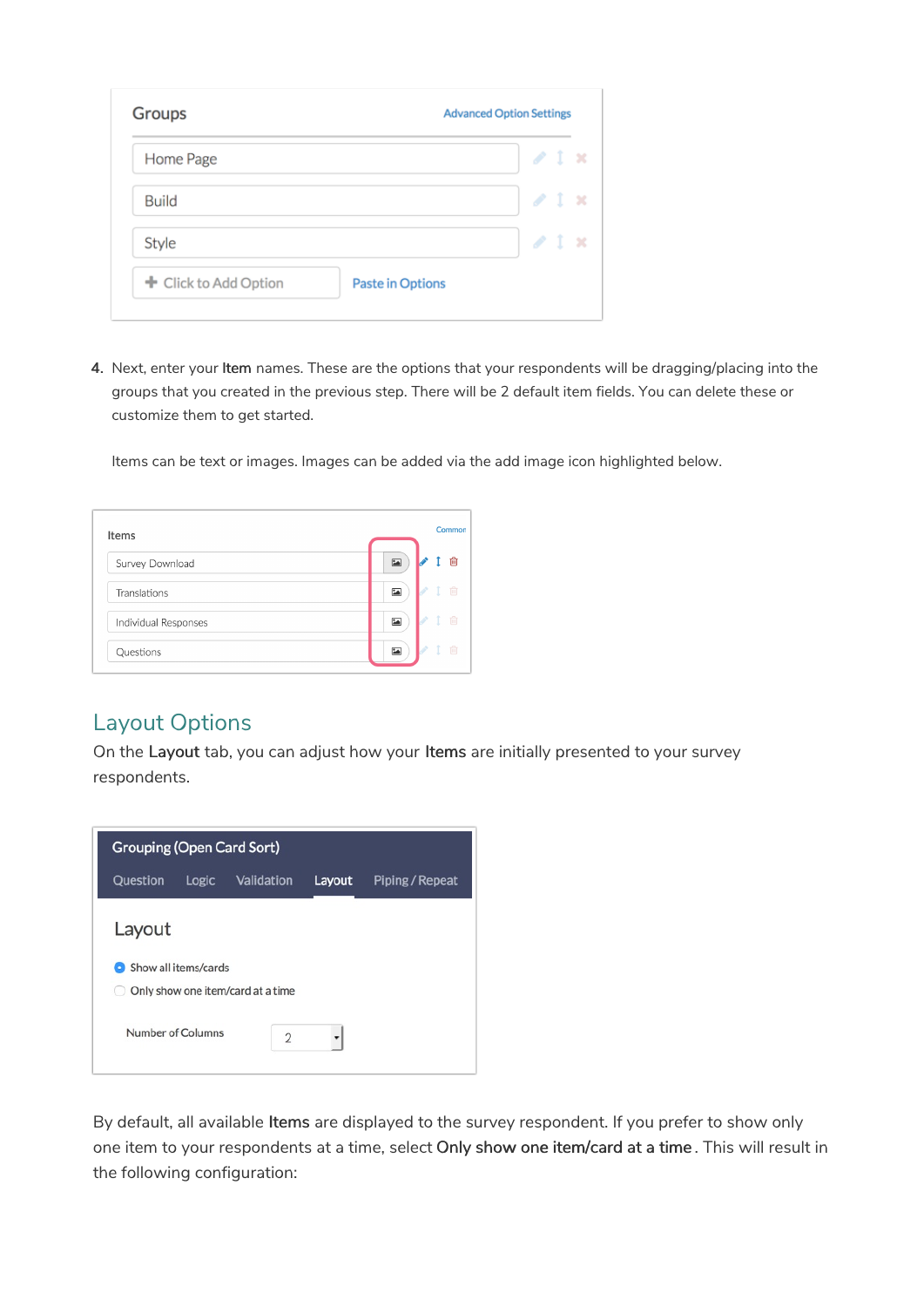|           | Drag items from below into the<br>appropriate categories. |              |  |  |
|-----------|-----------------------------------------------------------|--------------|--|--|
|           | <b>Translations</b>                                       |              |  |  |
| Home Page |                                                           | <b>Build</b> |  |  |
|           |                                                           |              |  |  |

#### Number of Columns

Depending on the number of groups that you have created, you may choose to adjust how many groups are displayed per row. Adjust the Number of Columns option to select the number that best suits your display needs.

#### Customize Question Instructions

Alchemer provides the following default instructions for the Grouping (Closed Card Sort) question: "Drag items from the list below into the appropriate categories."

- 1. If you prefer to provide your own custom instructions, the default text can be edited. Go toTools > Text & Translations. Select the language where you want to make this text change and select the Messages section.
- 2. Locate the item labeled Card Sort Instructions and edit the item to provide your own custom instructions. You can also update the text seen by respondents when there are no more available items to categorize. Empty is the default text provided by Alchemer.

| <b>Messages</b>                                 |                                                                               |                                                                               |                            |
|-------------------------------------------------|-------------------------------------------------------------------------------|-------------------------------------------------------------------------------|----------------------------|
| <b>Survey Closed Message</b>                    | This survey is not accepting additional responses at this time.<br>Thank You! | This survey is not accepting additional responses at this time.<br>Thank You! | $\blacktriangleright$ Edit |
| <b>Dropdown Menu Intro</b>                      | -- Please Select --                                                           | -- Please Select --                                                           | $\blacktriangleright$ Edit |
| Drag & Drop Intro                               | Drag items from the left-hand list into the right-hand list to<br>order them. | Drag items from the left-hand list into the right-hand list to<br>order them. | $\blacktriangleright$ Edit |
| <b>Card Sort Instructions</b>                   | Drag items from below into the appropriate categories.                        | Drag items from below into the appropriate categories.                        | $\blacktriangleright$ Edit |
| <b>Open Card Sort Instructions</b><br>(Mobile)  | Select a group from below for this item.                                      | Select a group from below for this item.                                      | $\triangle$ Edit           |
| <b>Open Card Sort Button (Mobile)</b>           | Add a New Group                                                               | Add a New Group                                                               | <b>∕</b> Edit              |
| <b>Empty State</b>                              | Empty                                                                         | Empty                                                                         | <b>∕</b> Edit              |
| Delete category message                         | Click here to delete                                                          | Click here to delete                                                          | $\blacktriangleright$ Edit |
| Add category message                            | Drop an item here to create a new category                                    | Drop an item here to create a new category                                    | $\triangle$ Edit           |
| Placeholder text for open card<br>sort category | Type a name for group                                                         | Type a name for group                                                         | $\triangle$ Edit           |
|                                                 |                                                                               |                                                                               |                            |

Learn more about updating standard survey messaging here.

## Survey Taking

The Closed Card Sort question displays like so on a desktop or laptop: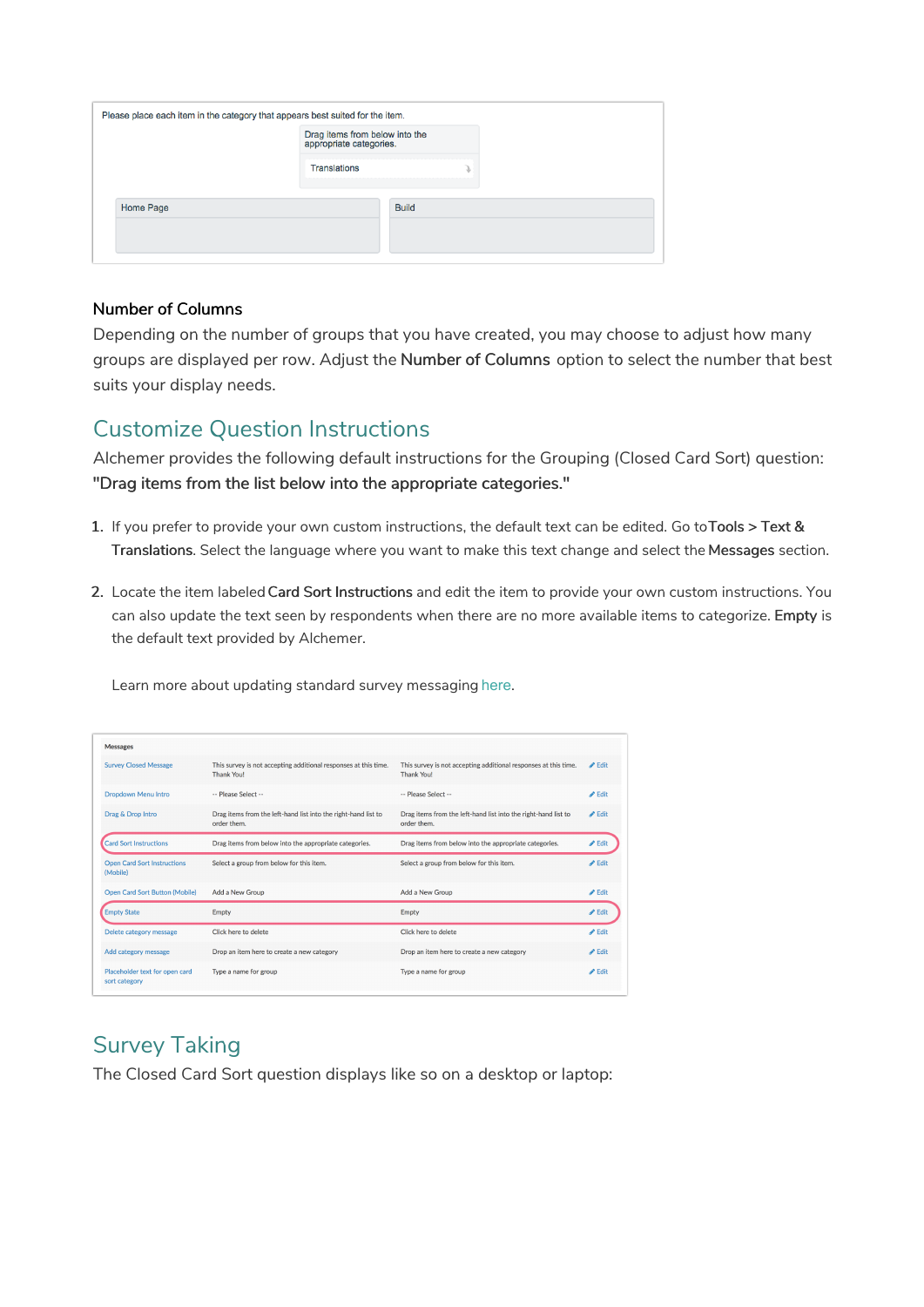| Drag items from below into the<br>appropriate categories. |               | Home Page    | <b>Build</b>   |
|-----------------------------------------------------------|---------------|--------------|----------------|
| Data Cleaning                                             | ×             |              |                |
| <b>Response Settings</b>                                  | ×             | <b>Style</b> | <b>Test</b>    |
| Data Import                                               | $\rightarrow$ |              |                |
| Reports                                                   | ×             |              |                |
| Page Randomization                                        | ×             | <b>Share</b> | <b>Results</b> |
| <b>Actions</b>                                            | ×             |              |                |
| Questions                                                 | $\rightarrow$ |              |                |
| <b>Bulk Editing</b>                                       | ×             | <b>Tools</b> | Advanced       |
| <b>Translations</b>                                       | ×             |              |                |

The display of the Closed Card Sort question is quite different on mobile as mobile screens are much smaller and dragging and dropping is more difficult. As you can see each item is displayed one at a time and the groups that you can "sort" into are displayed as answer options.

| <b>Grouping (Closed Card Sort)</b><br><b>Question Type</b>                                          |  |  |  |  |  |  |
|-----------------------------------------------------------------------------------------------------|--|--|--|--|--|--|
| Please place each item in the category that<br>appears best suited for the item.<br>Survey Download |  |  |  |  |  |  |
| Home Page                                                                                           |  |  |  |  |  |  |
| Build                                                                                               |  |  |  |  |  |  |
| Style                                                                                               |  |  |  |  |  |  |
| Test                                                                                                |  |  |  |  |  |  |
| Share                                                                                               |  |  |  |  |  |  |
| Results                                                                                             |  |  |  |  |  |  |
| Tools                                                                                               |  |  |  |  |  |  |
| Advanced<br>0%                                                                                      |  |  |  |  |  |  |

### Reporting

Grouping (Closed Card Sort) questions report as a Grid with a count and frequency for each Item and Group combination.